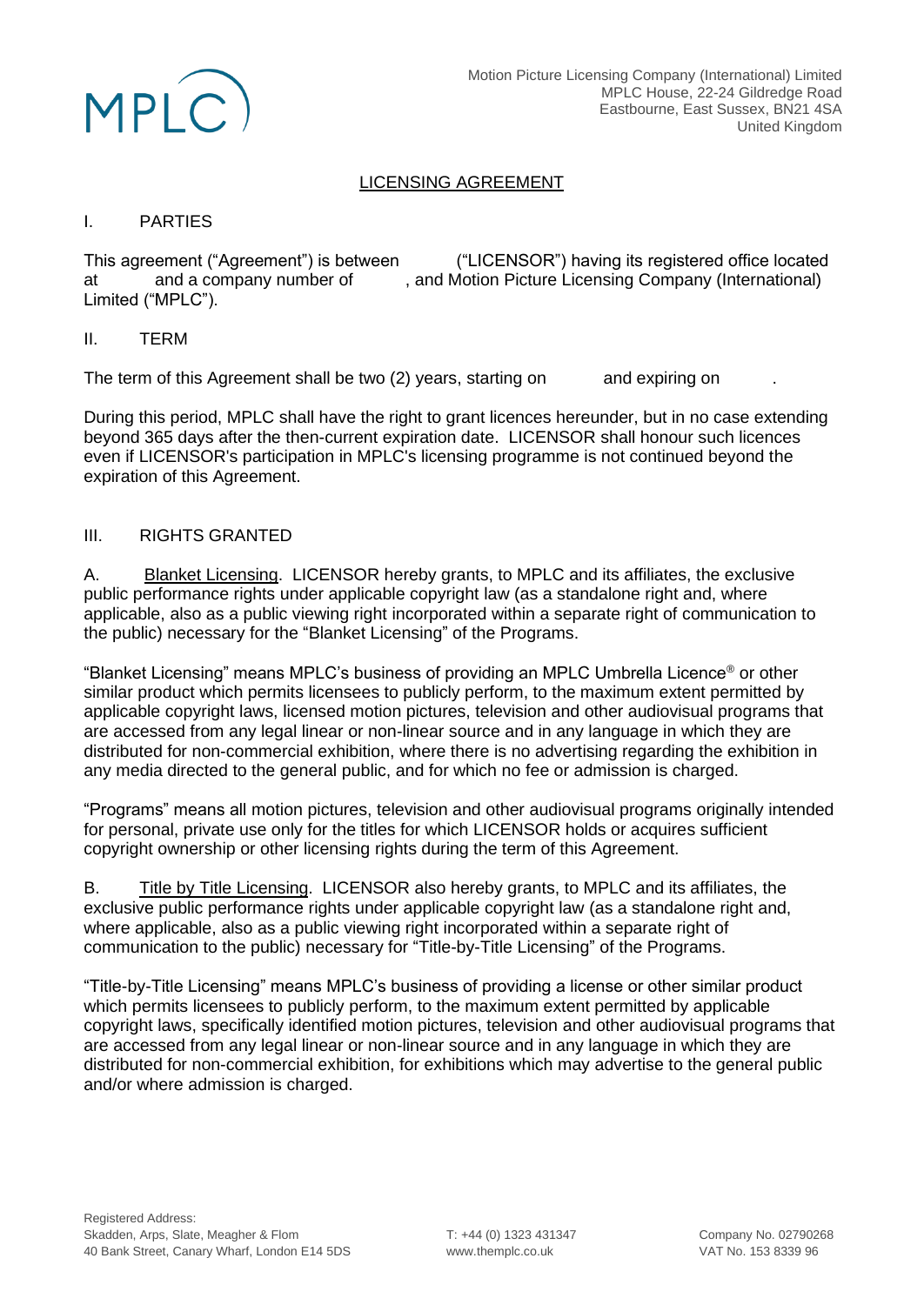C. Digital Licensing. LICENSOR also hereby grants, to MPLC and its affiliates, non-exclusive rights to copy, distribute, and perform its digital materials for use of the Programs within an electronic platform.

"Digital Licensing" means MPLC's business of copying and distributing and providing public performance rights of digital materials supplied from rights holders to an approved electronic platform which serves as a source for public performance exhibitions.

# IV. LICENSOR REPRESENTATIONS, WARRANTIES AND COVENANTS

LICENSOR hereby represents and warrants that it has the rights necessary to enter into this Agreement, to grant the authorizations and rights provided herein, and is authorized and has the power to derive revenue from the Programs in the manner and form provided in the Agreement, free and clear of any and all liens, claims and encumbrances.

LICENSOR hereby agrees to allow MPLC to sub-license its rights hereunder to MPLC-affiliated copyright licensing agencies for inclusion in Public Performance Video Exhibition licences.

LICENSOR hereby grants MPLC the right to protect its copyright in the programs subject to this Agreement and grants MPLC the authority to enforce its copyright claims as needed.

## V. TERRITORY AND MARKETS

"Territory" shall mean worldwide, to the extent (a) LICENSOR holds and can grant such rights, and (b) MPLC has a licensing program for such rights.

Without limiting the generality of the foregoing, when the Territory includes specific countries, MPLC may grant licenses hereunder (1) within the listed countries, including any possessions and territories, as well as any offshore facilities of companies wherever such facilities are located; and (2) for travel facilities (e.g., merchant vessels and corporate aircraft) wherever operated.

"Markets" shall mean all non-theatrical markets.

# VI. ROYALTY CALCULATION

A. For Blanket Licensing, LICENSOR shall be entitled to its allocable share of net licence fees collected during the term of this Agreement in each royalty pool in which LICENSOR participates on a blanket basis, calculated by each Licensor's relative market share for the prior twelve (12) month annual period and for certain prior years, as determined by MPLC. LICENSOR acknowledges that MPLC may pay a small royalty to certain independent producers which shall, in the aggregate, be limited to no more than five percent (5%) of the royalties.

B. For Title-by-Title Licensing, LICENSOR shall be entitled to royalty of the net licence fees collected during the term of this Agreement for its titles pursuant to licensing agreements issued during the Term.

C. For Digital Licensing, LICENSOR shall be entitled to its allocable share of net licence fees collected during the term of this Agreement, less amounts necessary to reimburse MPLC for its distribution of digital files to its licensees.

All payments of fees to LICENSOR will be net of all withholding taxes, value added taxes, goods and services taxes, sales taxes, excise taxes and similar taxes. MPLC guarantees LICENSOR that the same method of allocation is employed by MPLC in making allocations to all MPLC Licensors.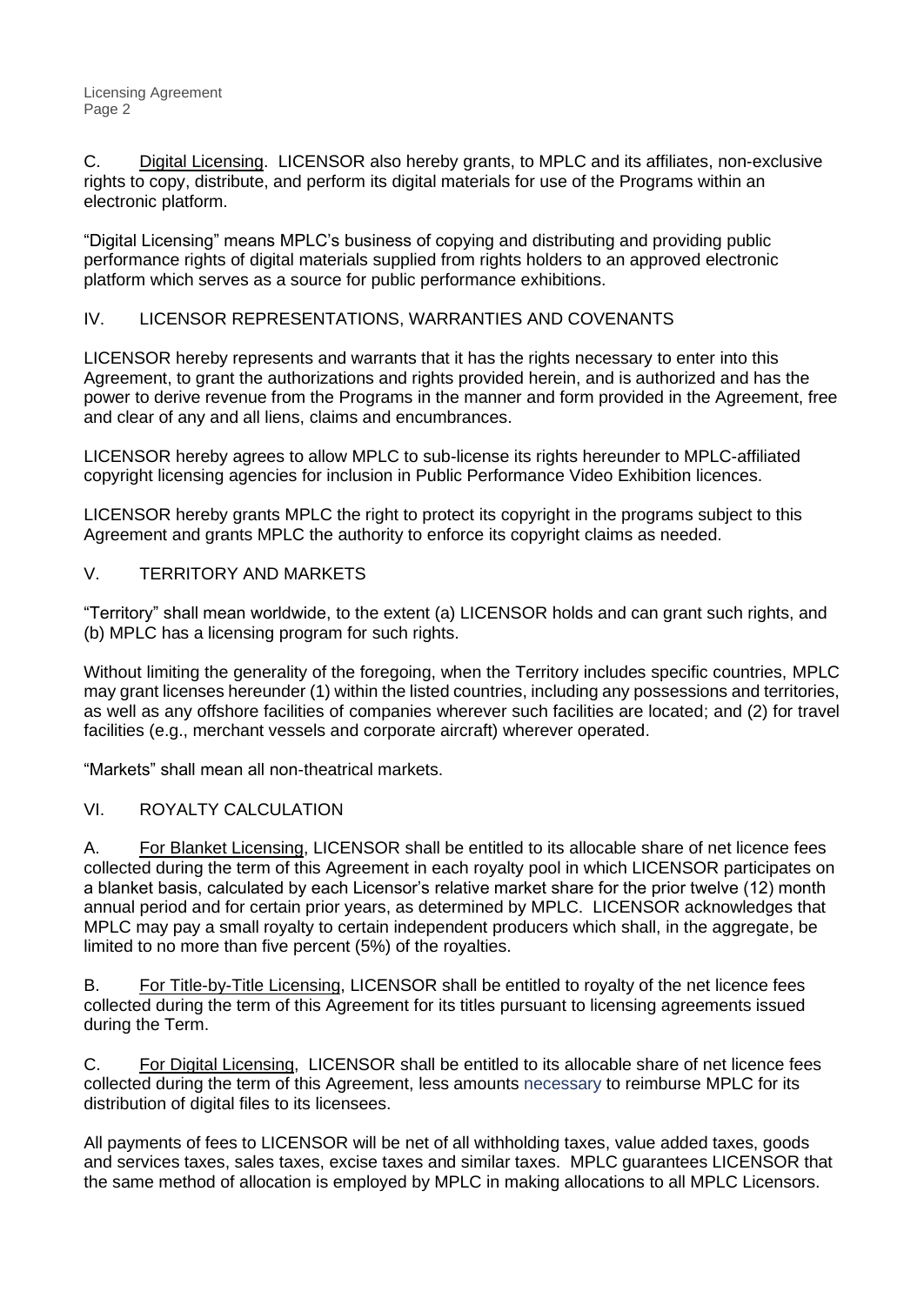MPLC will pay LICENSOR its allocable share of collected licence fees on a calendar quarterly basis after the starting date set forth herein. Payment and royalty statements are sent no later than sixty (60) days following the close of any quarter in which licence fees are collected, and at ninety (90) days if payment is made in US Dollars. In cases where invoices are required, payment will be made upon receipt of the ensuing invoice.

Payments shall be made payable to LICENSOR and sent to the following address:

LICENSOR is responsible for timely updating the payment details to MPLC in writing.

## VII. OBLIGATIONS

LICENSOR shall provide to MPLC a complete list of all Programs by country as to which LICENSOR holds rights to authorize public performances of the type provided for in this Agreement; and if requested, a figure representing LICENSOR's total non-theatrical revenue, for each calendar year, in each country in the Territory for purposes of royalty allocation.

LICENSOR shall provide MPLC, at no additional cost, available advertising and publicity materials with respect to the Programs. LICENSOR shall grant MPLC and its licensees the right to use the name and likeness of any person appearing in the materials, as well as the right to use images and LICENSOR's name, logos and trademarks to promote, publicize and advertise LICENSOR's Programs to the extent permitted by the applicable MPLC licensing program, and the services of MPLC.

MPLC is responsible for paying all of its operating costs during the period and may not charge any amounts back to LICENSOR. As between LICENSOR and MPLC, LICENSOR is responsible for paying all third parties of any kind whatsoever including, but not limited to, profit participations and fees due to music copyright licensing and collection entities for synchronization and mechanical rights if any (it being agreed that mechanical rights are not implicated by MPLC's Blanket Licensing or Title-by-Title Licensing programs). MPLC's agreements with its Licensees will provide that music performance rights fees, if any, are the responsibility of those Licensees.

## VIII. ASSIGNMENT

Except as provided for herein, neither party may assign this Agreement or any of its rights hereunder without the prior written consent of the other party, not to be unreasonably withheld or delayed. It is expressly understood and agreed, however, that either party may freely assign this Agreement or any of its rights hereunder to a now existing or hereafter formed subsidiary or parent or to any entity acquiring all or part of its assets.

# IX. CONFIDENTIALITY

It is agreed that the terms and conditions of this Agreement are confidential, and that, except as required by government or in litigation, neither MPLC nor LICENSOR, their respective affiliates, accountants, legal counsel and auditors shall disclose these terms and conditions to anyone else. This confidentiality clause shall survive termination of this Agreement.

## X. NOTICE